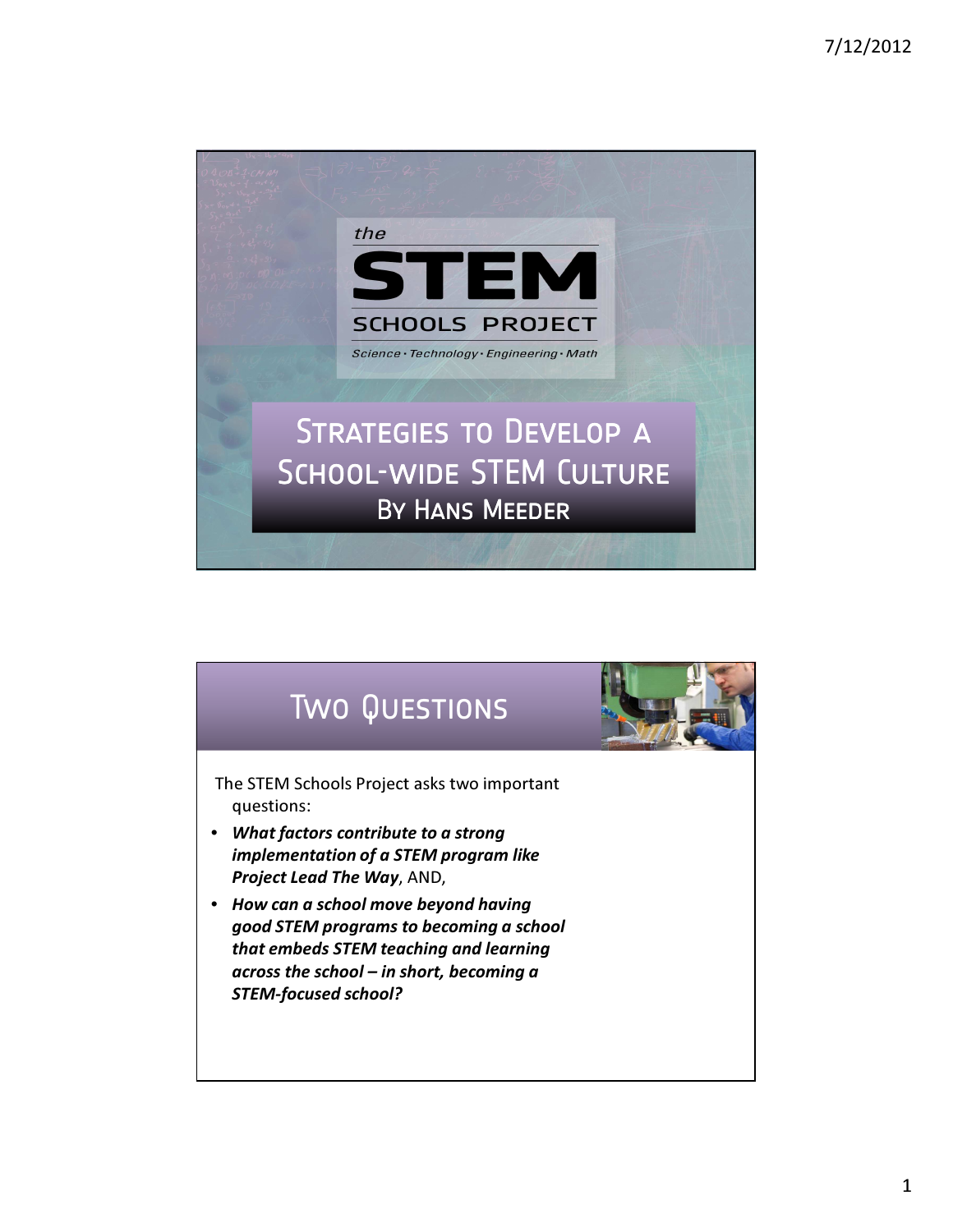### SITE VISITS, FALL 2011 Case studies now available



Edison Middle School, Janesville, Wisconsin Clearbrook-Gonvick High School ,Clearbrook, Minnesota

Greenfield Central High School, Greenfield, Indiana Humboldt High School, Humboldt, Iowa Lenawee County Intermediate School District, Addison, Michigan

Pine River Backus High School, Pine River, Minnesota Thomas Worthington High School, Worthington, Ohio St. Thomas More High School Milwaukee, Wisconsin Wheeling High School, Wheeling, Illinois

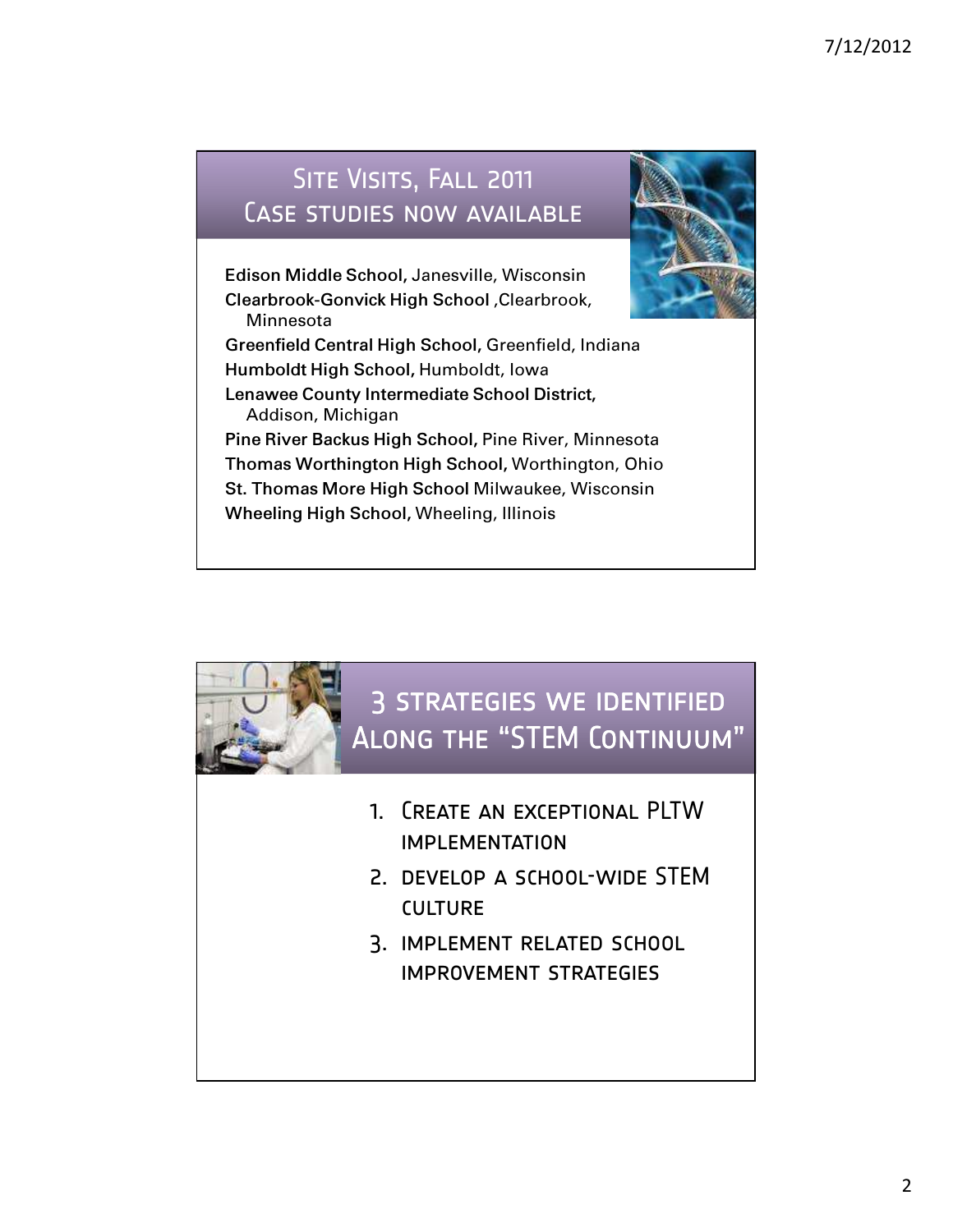

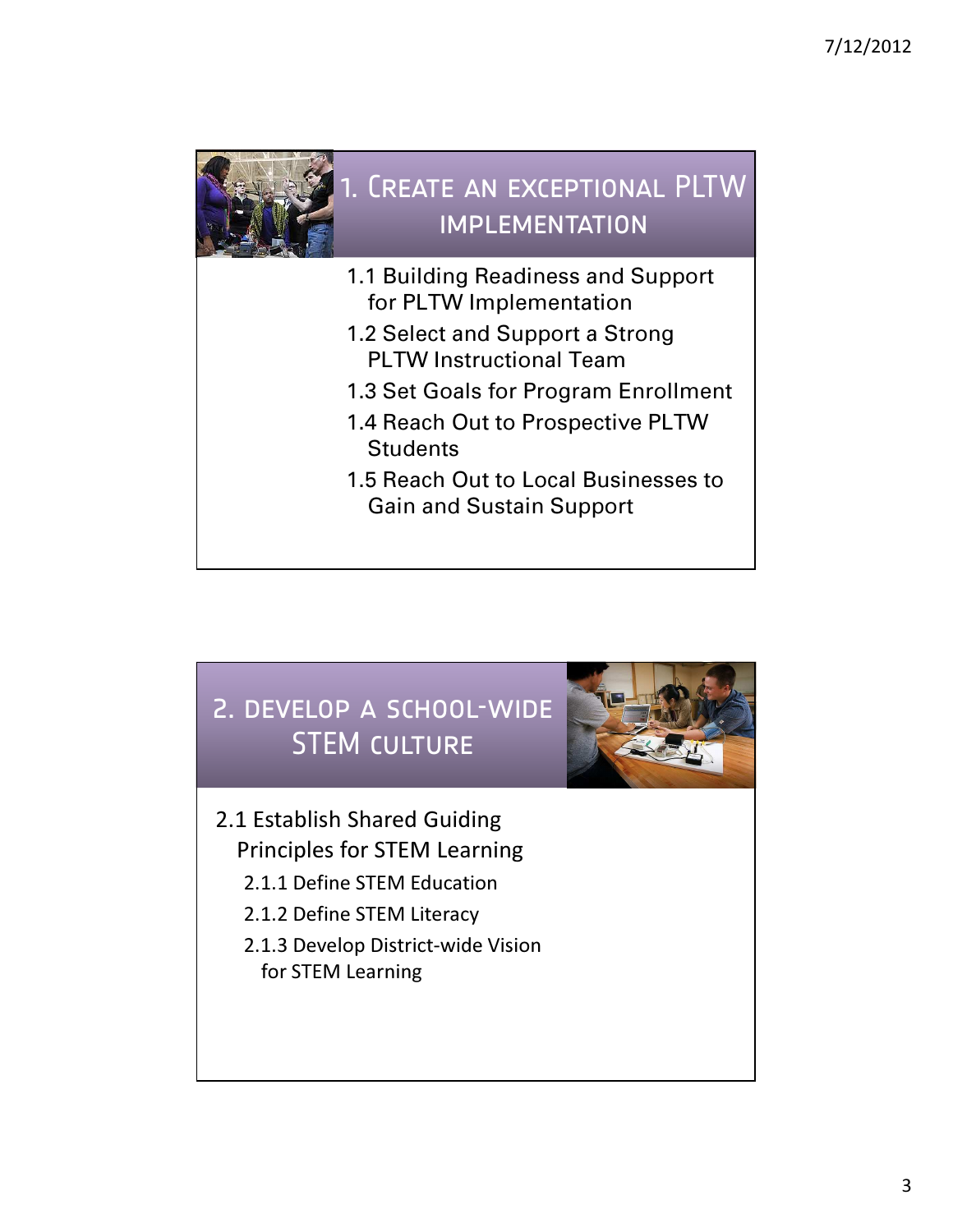# 2. develop a school-wide **STEM CULTURE**



- 2.2 Implement Innovative STEM Curriculum and Instruction
	- 2.2.1 Integrate STEM-rich Instruction across Math, Science, and Other Applied STEM Programs
	- 2.2.2 Implement Inquiry-based and Project-based Learning Strategies
- 2.3 Engage Math, Science, and PLTW Teachers in Collaborative Planning and Instruction
- 2.4 Related STEM Enhancements and Reforms

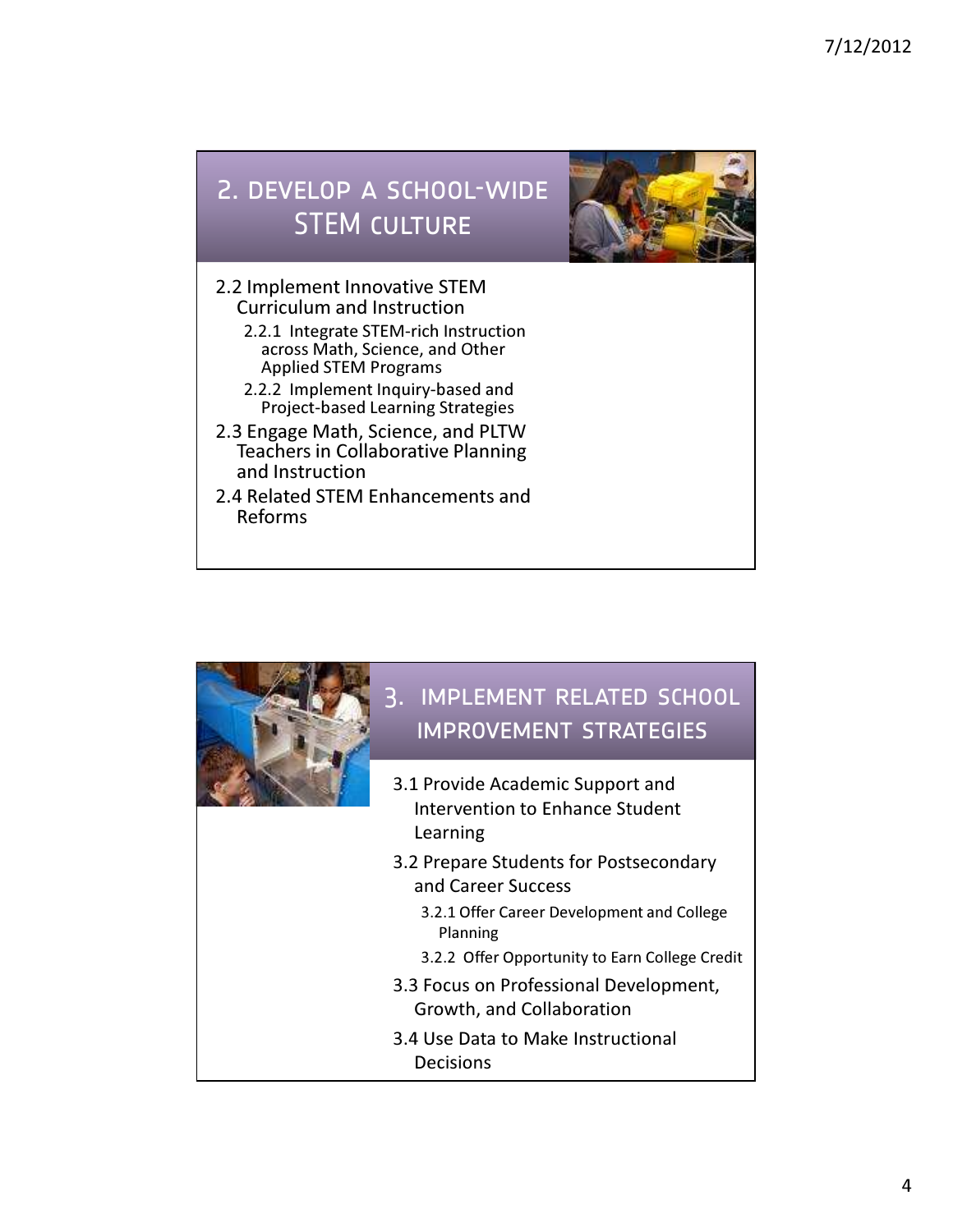

# 2.1.1 DEFINE STEM education

#### EXAMPLE:

WHEELING HS: school-wide goal of "preparing students to think critically and solve complex problems, adapt to new technologies, and communicate effectively to a variety of audiences – all skills required to succeed in a global 21st century economy."

Every student is expected to develop the following STEM skills:

- Problem Solving,
- Teamwork,
- Technology, and
- Communication.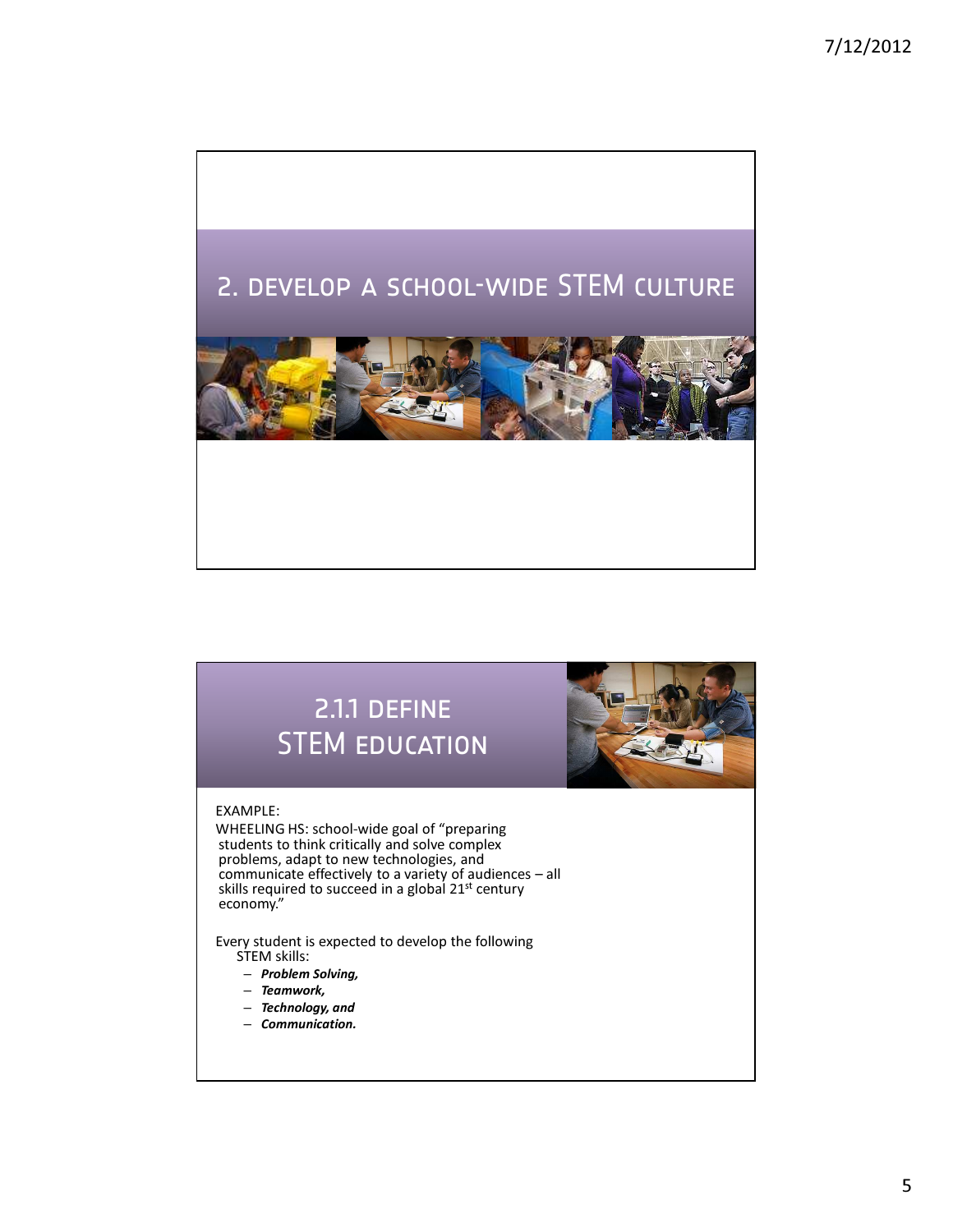### 2.1.1 DEFINE STEM education



### EXAMPLE:

"A metadiscipline created through the collaboration of a science teacher, technology/engineering teacher and math teacher. These teachers contribute to the creation of a 'new' discipline based on the successful bridging among these discrete disciplines."

T. Worthington HS, Ohio

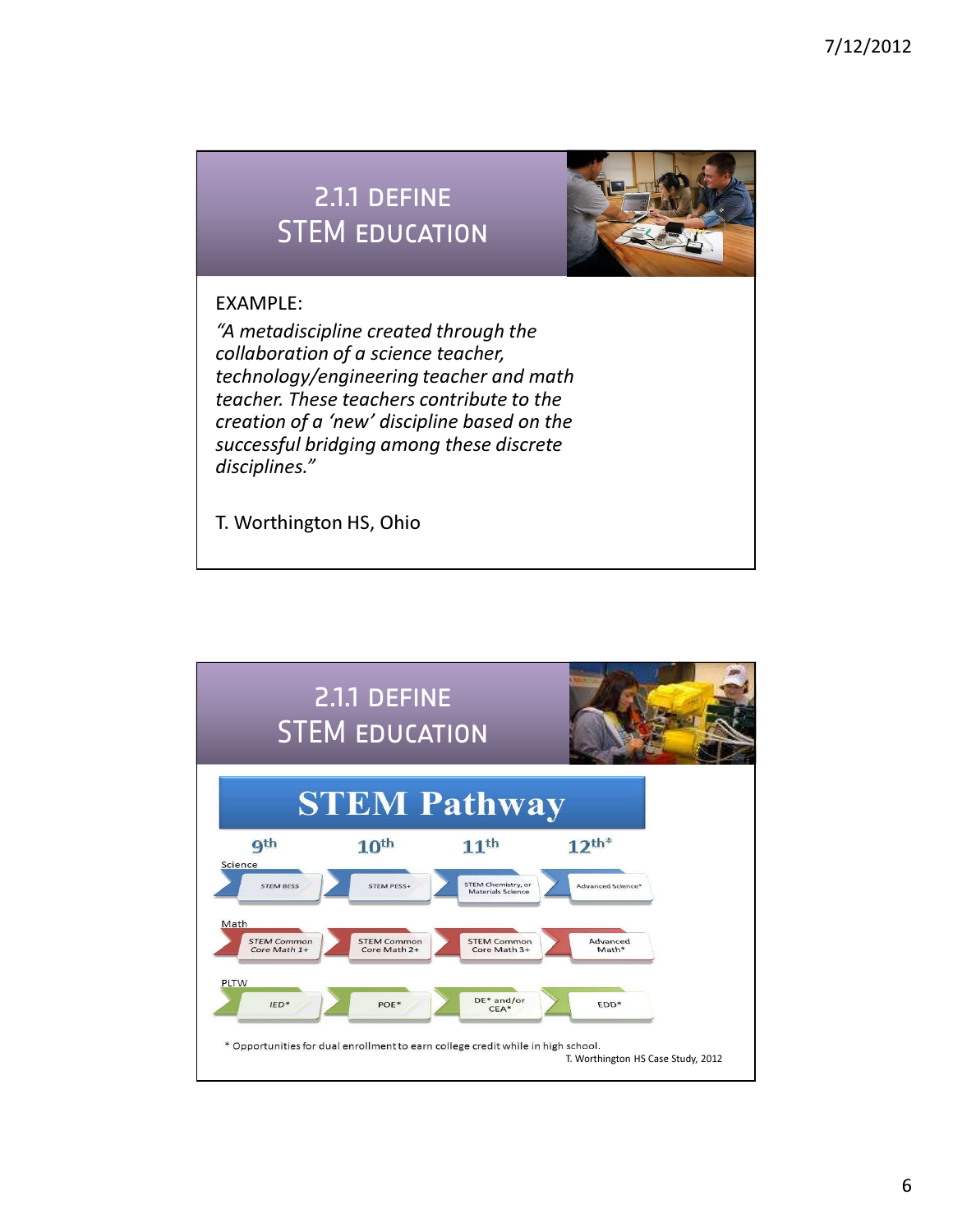



Lenawee ISD Case Study, 2012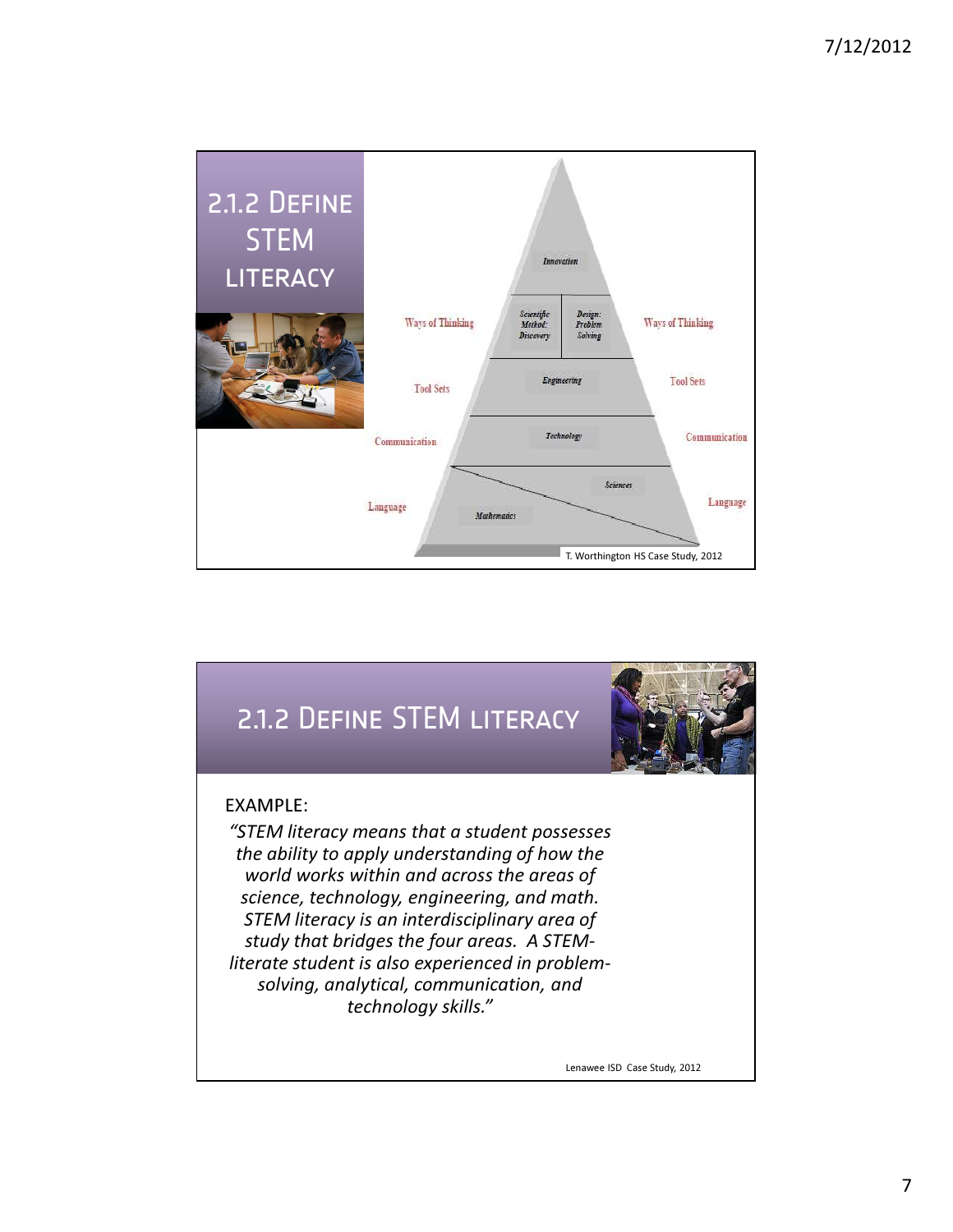| 2.1.2 DEFINE STEM LITERACY                                                                             |                                                                                                                                                                                                                                                                                                                                                                                                                                 |                                                                                                                                                                                                                                                       |
|--------------------------------------------------------------------------------------------------------|---------------------------------------------------------------------------------------------------------------------------------------------------------------------------------------------------------------------------------------------------------------------------------------------------------------------------------------------------------------------------------------------------------------------------------|-------------------------------------------------------------------------------------------------------------------------------------------------------------------------------------------------------------------------------------------------------|
| STEM PROCESSES (T. WORTHINGTON HS)                                                                     |                                                                                                                                                                                                                                                                                                                                                                                                                                 |                                                                                                                                                                                                                                                       |
| Engineering Design<br>Process                                                                          | <b>Scientific Method Process</b>                                                                                                                                                                                                                                                                                                                                                                                                | <b>Mathematical Problem-</b><br><b>Solving Process</b>                                                                                                                                                                                                |
| Identify the problem<br>Plan project<br>Problem<br>specifications<br>Conceptual design<br>Final design | Ask and define the question<br>$\bullet$<br>Gather information and<br>$\bullet$<br>resources through<br>observation<br>Form a hypothesis<br>$\bullet$<br>Perform one or more<br>$\bullet$<br>experiments and collect and<br>sort data<br>Analyze the data<br>$\bullet$<br>Interpret the data and make<br>$\bullet$<br>conclusions that point to a<br>hypothesis<br>Formulate a "final" or<br>$\bullet$<br>"finished" hypothesis | Read the problem<br>$\bullet$<br>Identify and organize<br>$\bullet$<br>important information<br>Choose an appropriate<br>$\bullet$<br>strategy and/or formula<br>Solve the problem<br>٠<br>Check your work<br>٠<br>T. Worthington HS Case Study, 2012 |

### 2.2.1 Integrate STEM-rich Instruction across Math, Science, and Other Applied STEM Programs

### Curriculum mapping across disciplines.

Example, the physics instructor teaches kinematics/motion in the beginning of the curriculum, but the Principles of Engineering instructor teaches this concept at the end of the course.

Examples of classes they have connected include:

- Introduction to Engineering Design with Geometry, Algebra II, and Physical Earth Science Systems (PESS),
- Principles of Engineering with Physics, Algebra II/Functions Statistics Trigonometry (FST), and Pre-Calculus Discrete Math (PDM), and
- Digital Electronics with Functions Statistics Trigonometry  $(FST)$ .

T. Worthington HS Case Study, 2012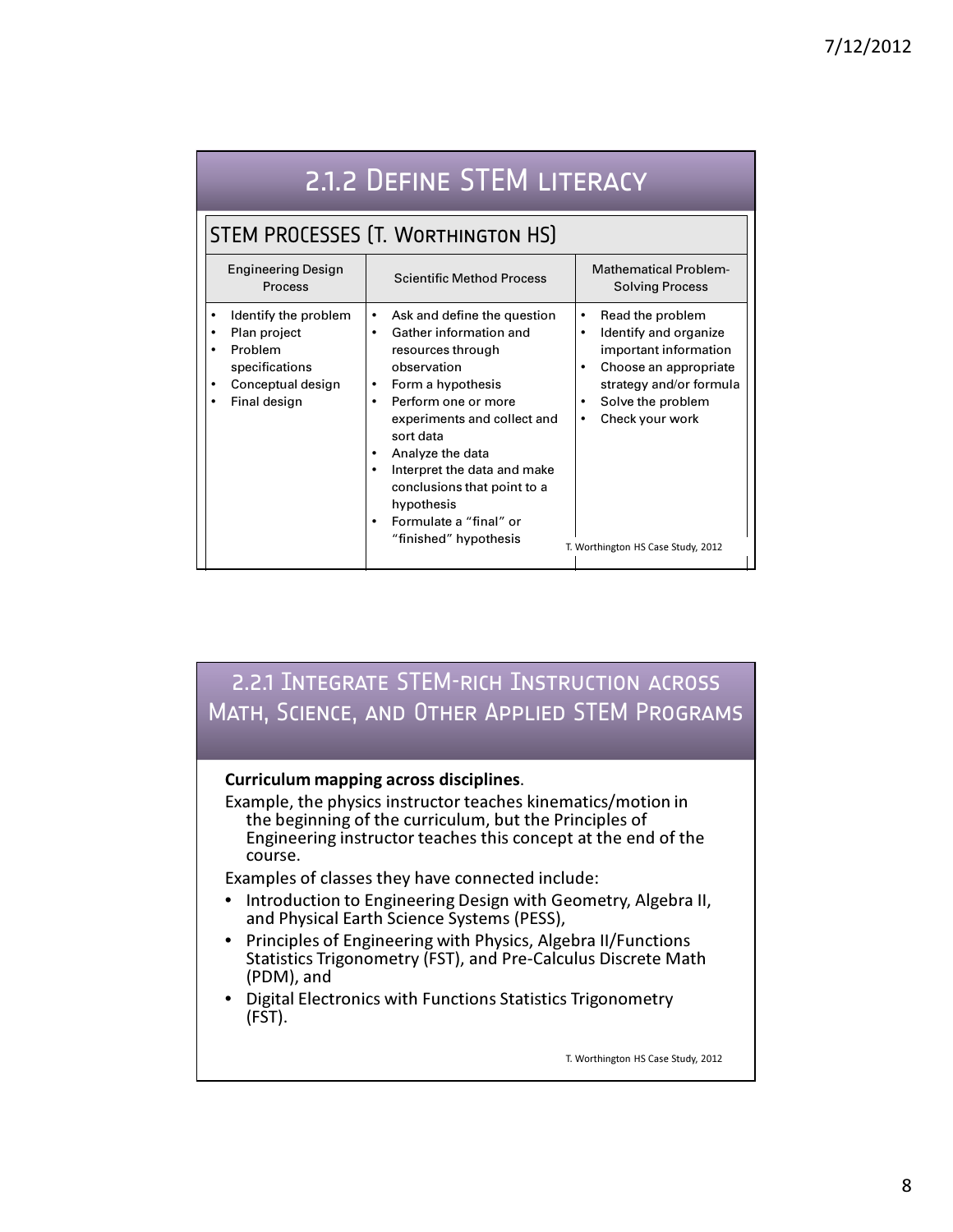



members.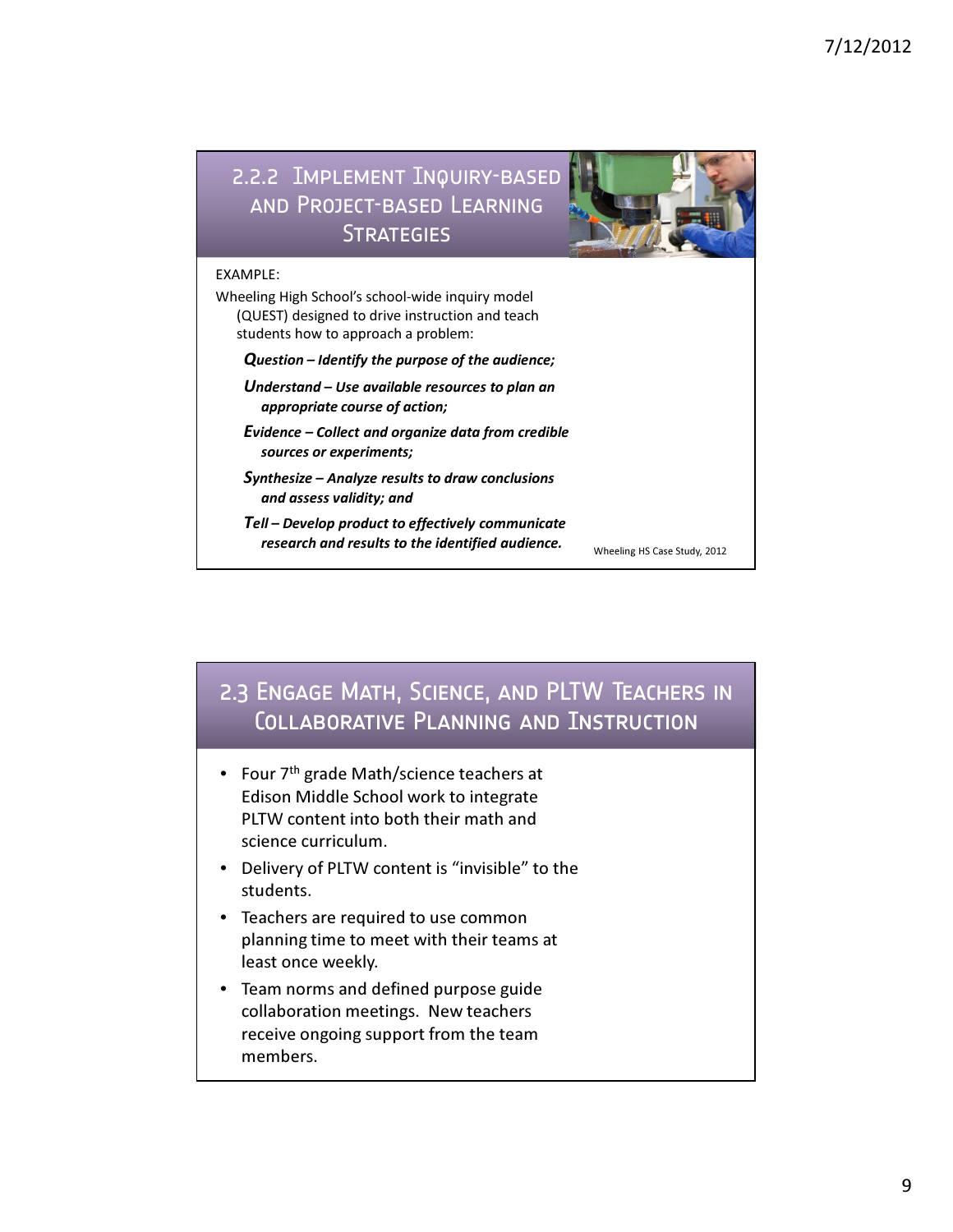# Implications For STEM education



- Consider that a STEM school is one in which the STEM skill set is explicitly identified and intentionally developed in every child.
- Consider that a STEM school is one that helps students understand the relevance of STEM literacy to all career fields while also offering "STEMintensive" pathway options.
- Leaders should to distinguish expectations for STEM "literacy" and STEM "mastery." What do ALL students need and what should SOME students get?
- Leaders should consider a definition of STEM "literacy" that includes both practices that transcend individual disciplines, but also include core STEM content.
- Research needs to determine the cost-benefit comparison between improving individual STEM subjects vs. strengthening the connection among the four – iSTEM ("integrated STEM")

# Implications For STEM education



- Many (most?) teachers do not seem to change their curriculum or teaching methodology without clear expectations, professional development, and dedicated time for collaboration with other STEM teachers.
- Developing a school-wide STEM culture does not appear to happen without school-based and district-supported instructional leadership.
- Engineering and Technology are the real-world applications of math and science content – but very FEW students experience a strong dose of engineering and technology. These are essential components of restoring a U.S. manufacturing sector.
- Leaders need to think about scalable options for more students to gain familiarity with engineering and technology.
- Education leaders would benefit from a "play book" for building a STEM culture in a typical public school.